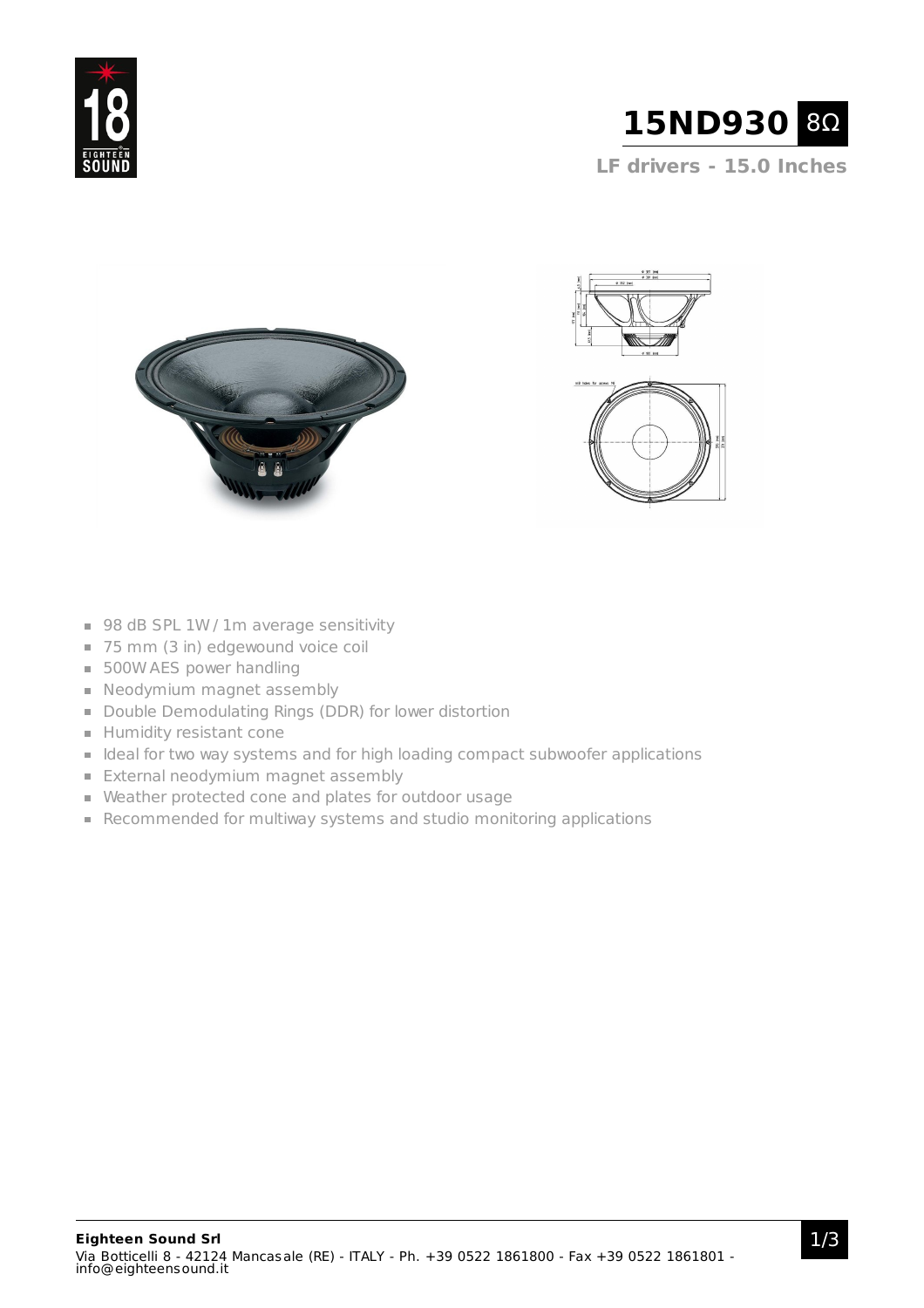

# **15ND930** 8Ω

**LF drivers - 15.0 Inches**

The 15ND930 is a high power, high output, extended low frequency neodymium transducer which meets the most stringent requirements in high quality professional transducers. The high level of performance and sound quality have been achieved by exploiting the most advanced technologies available today. Thanks to its versatility, the 15ND930 can be used in 2-way compact reflex enclosures with a 1.4" compression driver, in multiway systems and in high loading sub woofers as small as 70 lt (compact reflex, bandpass and horn loaded configurations). The neodymium magnet assembly assures high flux concentration, low power compression and excellent heat exchange, since the external magnet configuration is considerably more efficient than traditional under-pole magnet topology. This results in high levels of force factor and power handling with an optimum power to weight ratio. The direct contact between the large heat sink and basket, together with the magnetic structure, represent a fundamental improvement in thermal connection and heat dissipation. Hence, power handling capabilities are increased and power compression lowered. The deep profile curvilinear cone, created from a special high strength wood pulp, has been designed to achieve the best possible linearity within its frequency range. The cone surround, made from a linen material is highly resistant to aging and fatigue. The in-house developed cone treatment is a humidity repellent and significantly dampens bell mode resonances. The 75mm (3in) copper edgewound voice coil assembly is wound on a strong fiberglas former to improve force transmission and power handling. The already low distortion and sound quality are further improved by Double Demodulating Rings (DDR) that flatten impedance and phase with a constant power transfer. A special coating applied to both the top and back plates makes the 15ND930 far more resistant to the corrosive effects of salts and oxidization.